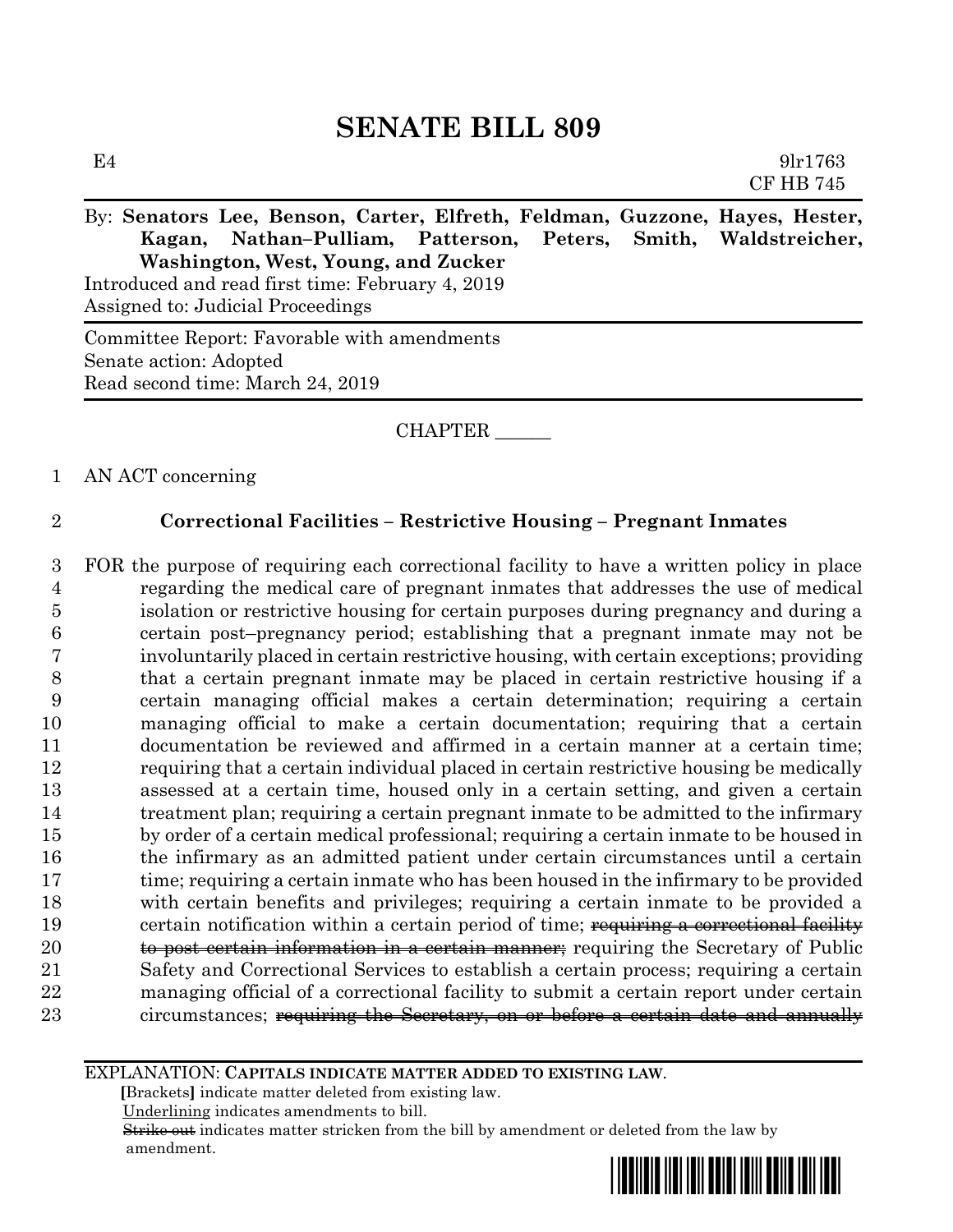| 1<br>$\overline{2}$                               | thereafter, to make a certain report to the General Assembly; defining a certain term;<br>and generally relating to pregnant inmates.                                                                                                                                         |
|---------------------------------------------------|-------------------------------------------------------------------------------------------------------------------------------------------------------------------------------------------------------------------------------------------------------------------------------|
| $\boldsymbol{3}$<br>4<br>$\overline{5}$<br>6<br>7 | BY repealing and reenacting, without amendments,<br>Article – Correctional Services<br>Section $9 - 601(j)(1)$<br>Annotated Code of Maryland<br>(2017 Replacement Volume and 2018 Supplement)                                                                                 |
| 8<br>9<br>10<br>11<br>12                          | BY repealing and reenacting, with amendments,<br>Article – Correctional Services<br>Section 9–601(j)(2)(ix) and (x)<br>Annotated Code of Maryland<br>(2017 Replacement Volume and 2018 Supplement)                                                                            |
| 13<br>14<br>15<br>16<br>17                        | BY adding to<br>Article – Correctional Services<br>Section 9–602(j)(2)(xi) and 9–601.1<br>Annotated Code of Maryland<br>(2017 Replacement Volume and 2018 Supplement)                                                                                                         |
| 18<br>19                                          | SECTION 1. BE IT ENACTED BY THE GENERAL ASSEMBLY OF MARYLAND,<br>That the Laws of Maryland read as follows:                                                                                                                                                                   |
| 20                                                | <b>Article - Correctional Services</b>                                                                                                                                                                                                                                        |
| 21                                                | $9 - 601.$                                                                                                                                                                                                                                                                    |
| 22<br>23                                          | (1)<br>This subsection applies to local correctional facilities and correctional<br>(i)<br>facilities in the Department.                                                                                                                                                      |
| 24<br>25                                          | Each correctional facility shall have a written policy in place regarding<br>(2)<br>the medical care of pregnant inmates that addresses:                                                                                                                                      |
| 26<br>27                                          | eligibility and access to behavioral health counseling and social<br>(ix)<br>services during the prenatal and postpartum recovery periods; [and]                                                                                                                              |
| 28<br>29                                          | use of restraints during pregnancy, transportation, labor and<br>(x)<br>delivery, and postpartum recovery; AND                                                                                                                                                                |
| 30<br>31<br>32<br>33                              | (XI)<br><b>USE</b><br><b>INVOLUNTARY</b><br><b>MEDICAL</b><br>OF<br><b>ISOLATION</b><br><b>OR</b><br>RESTRICTIVE HOUSING FOR ADMINISTRATIVE, PROTECTIVE, OR DISCIPLINARY<br>PURPOSES DURING PREGNANCY AND 8 WEEKS DURING THE POSTPARTUM OR<br>POST-PREGNANCY RECOVERY PERIOD. |

**SENATE BILL 809**

**9–601.1.**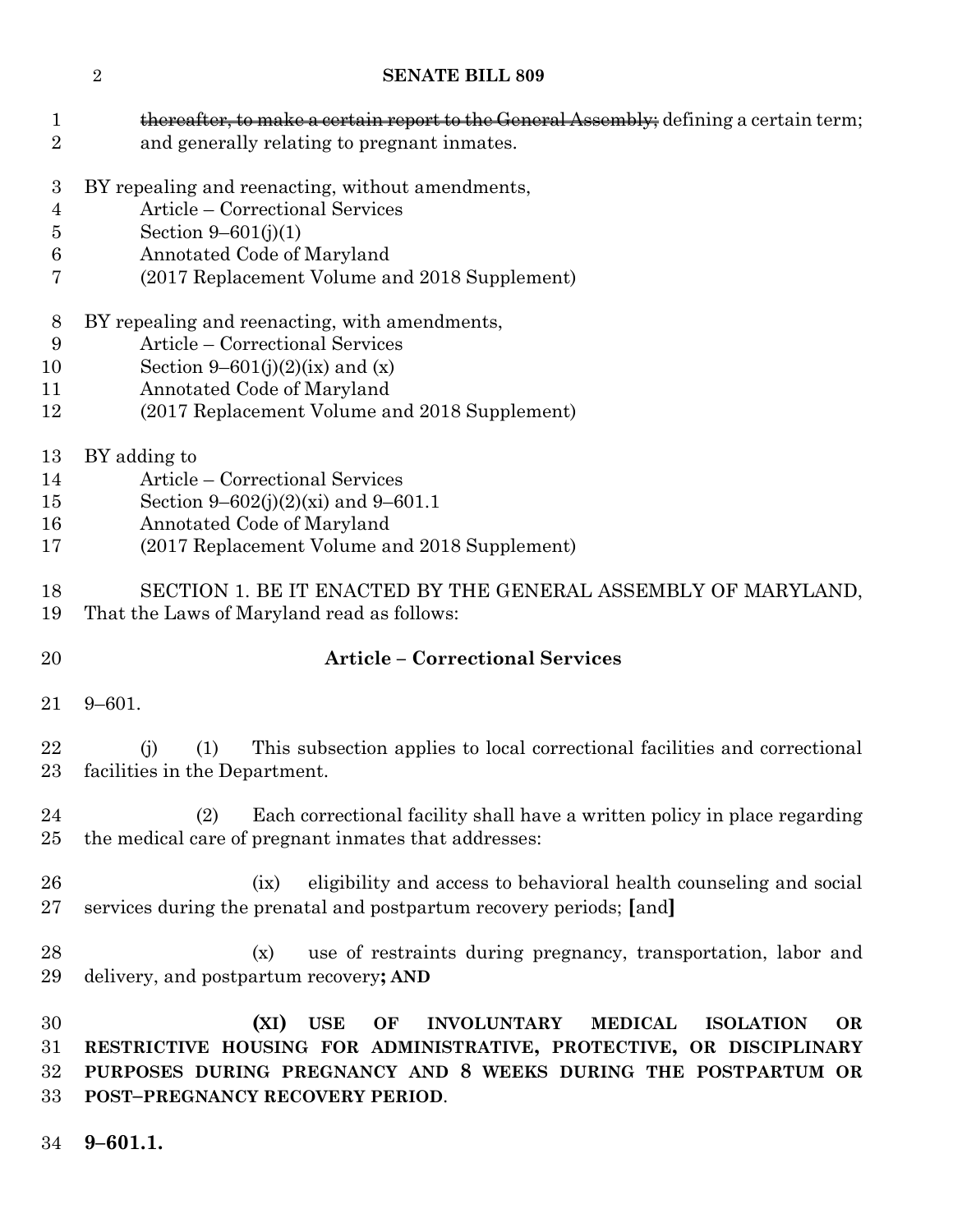**SENATE BILL 809** 3

 **(A) IN THIS SECTION, "RESTRICTIVE HOUSING" HAS THE MEANING STATED IN § 9–614 OF THIS SUBTITLE.**

 **(B) EXCEPT AS PROVIDED IN THIS SECTION, A PREGNANT INMATE MAY NOT BE INVOLUNTARILY PLACED IN RESTRICTIVE HOUSING, INCLUDING INVOLUNTARY MEDICAL ISOLATION OR INFIRMARY.**

 **(C) (1) A PREGNANT INMATE MAY BE INVOLUNTARILY PLACED IN RESTRICTIVE HOUSING IF THE MANAGING OFFICIAL OF THE CORRECTIONAL FACILITY, IN CONSULTATION WITH THE PERSON OVERSEEING WOMEN'S HEALTH AND SERVICES IN THE FACILITY, MAKES AN INDIVIDUALIZED AND WRITTEN DETERMINATION THAT RESTRICTIVE HOUSING IS REQUIRED AS A TEMPORARY RESPONSE TO:**

- 
- **(I) BEHAVIOR THAT POSES:**

 **(I) 1. A SERIOUS AND IMMEDIATE RISK OF PHYSICAL HARM TO THE INMATE OR ANOTHER; OR** 

 **(II) 2. AN IMMEDIATE AND CREDIBLE FLIGHT RISK THAT CANNOT BE REASONABLY PREVENTED BY OTHER MEANS; OR**

 **(II) A SITUATION THAT POSES A RISK OF SPREADING A COMMUNICABLE DISEASE THAT CANNOT BE REASONABLY MITIGATED BY OTHER MEANS.**

 **(2) A MANAGING OFFICIAL WHO MAKES A DETERMINATION DESCRIBED IN PARAGRAPH (1) OF THIS SUBSECTION SHALL DOCUMENT THE REASON WHY OTHER LESS RESTRICTIVE HOUSING IS NOT POSSIBLE.**

 **(3) THE DETERMINATION DESCRIBED IN PARAGRAPH (1) OF THIS SUBSECTION SHALL BE REVIEWED AND AFFIRMED AT LEAST EVERY 24 HOURS IN WRITING WITH A COPY PROVIDED TO THE INMATE.**

 **(D) AN INDIVIDUAL PLACED IN RESTRICTIVE HOUSING UNDER THIS SECTION SHALL BE:**

**(1) MEDICALLY ASSESSED EVERY 8 HOURS;**

 **(2) HOUSED ONLY IN THE LEAST RESTRICTIVE SETTING CONSISTENT WITH THE HEALTH AND SAFETY OF THE INDIVIDUAL; AND**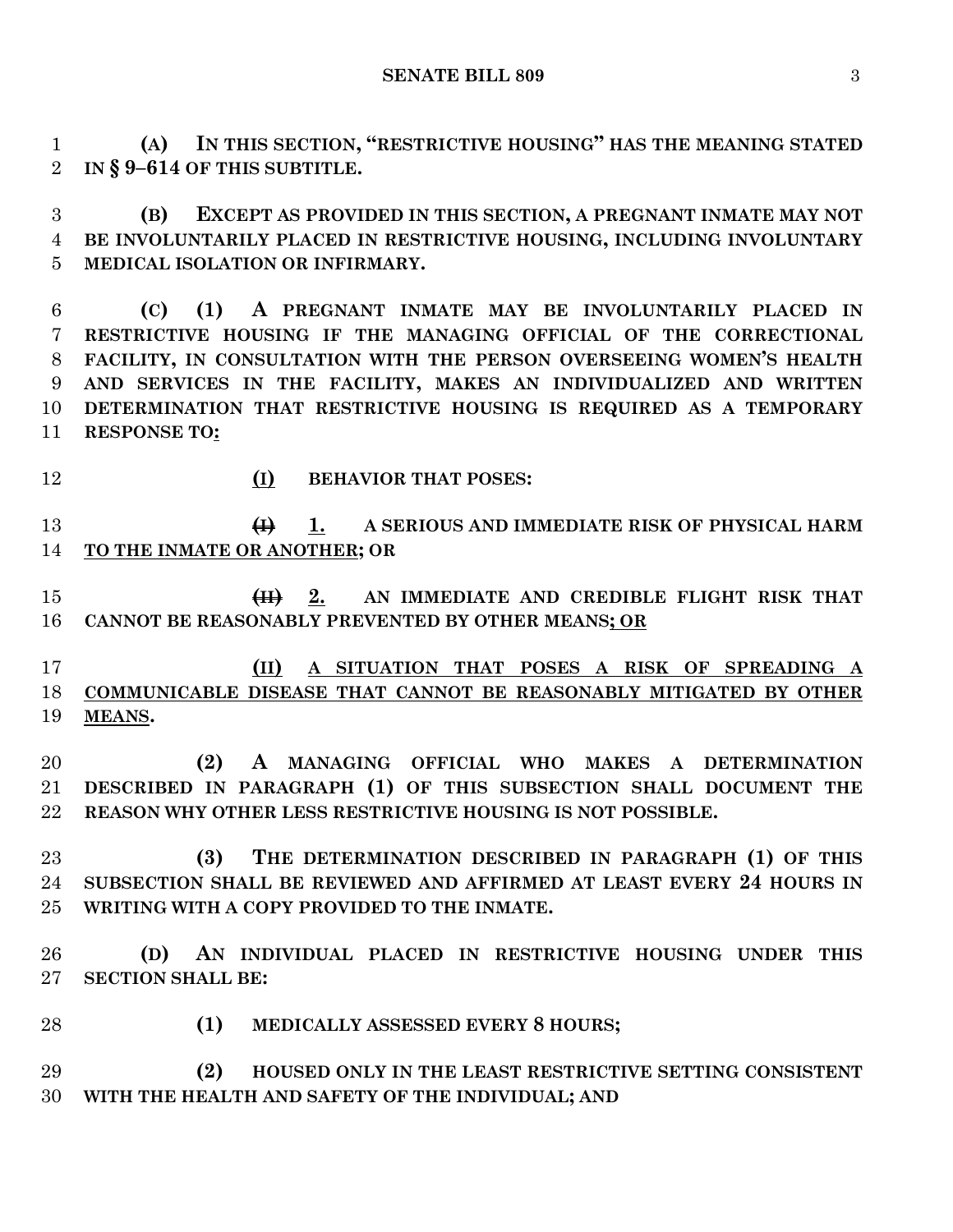**(3) GIVEN AN INTENSIVE TREATMENT PLAN DEVELOPED AND APPROVED BY THE PERSON OVERSEEING WOMEN'S HEALTH AND SERVICES IN THE FACILITY.**

 **(E) (1) A PREGNANT INMATE WHO IS DEEMED TO NEED INFIRMARY CARE SHALL BE ADMITTED TO THE INFIRMARY ON ORDER OF A PRIMARY CARE NURSE PRACTITIONER OR OBSTETRICIAN.**

 **(2) IF THE INMATE IS OVERDUE IN THE PREGNANCY, THE INMATE SHALL BE HOUSED IN THE INFIRMARY AS AN ADMITTED PATIENT UNTIL LABOR BEGINS OR UNTIL THE OBSTETRICAL CONSULTANT HAS MADE OTHER HOUSING AND CARE RECOMMENDATIONS.**

 **(3) A PREGNANT INMATE WHO HAS BEEN PLACED IN THE INFIRMARY SHALL BE PROVIDED:**

 **(I) ACCESS TO REGULAR OUTSIDE RECREATION CONSISTENT WITH THE GENERAL POPULATION;**

 **(II) THE ABILITY TO PURCHASE FOOD ITEMS THROUGH THE COMMISSARY;**

 **(III) ACCESS TO VISITS, MAIL, AND TELEPHONE CONSISTENT WITH GENERAL POPULATION PRIVILEGES; AND**

 **(IV) (III) THE ABILITY TO CONTINUE TO PARTICIPATE IN WORK DETAIL, PROGRAMMING, AND CLASSES.**

 **(F) (1) WITHIN 48 HOURS AFTER CONFIRMATION BY A HEALTH CARE PROFESSIONAL THAT AN INMATE IS PREGNANT, THE INMATE SHALL BE NOTIFIED IN WRITING OF THE RESTRICTIONS ON A PREGNANT INMATE BEING PLACED IN RESTRICTIVE HOUSING PROVIDED IN THIS SECTION.**

 **(2) (I) EACH CORRECTIONAL FACILITY SHALL POST THE RESTRICTIONS ON A PREGNANT INMATE BEING PLACED IN RESTRICTIVE HOUSING PROVIDED IN THIS SECTION.**

 **(II) THE POSTING REQUIRED IN THIS PARAGRAPH SHALL BE PLACED IN CONSPICUOUS PLACES WITHIN THE CORRECTIONAL FACILITY WHERE INMATES ARE LIKELY TO SEE THE POSTING, INCLUDING HOUSING UNITS, MEDICAL UNITS, LIBRARIES, AND ALL INMATE HANDBOOKS.**

 **(III) THE SECRETARY SHALL ESTABLISH A PROCESS THROUGH WHICH AN INMATE MAY REPORT A VIOLATION OF THIS SECTION.**